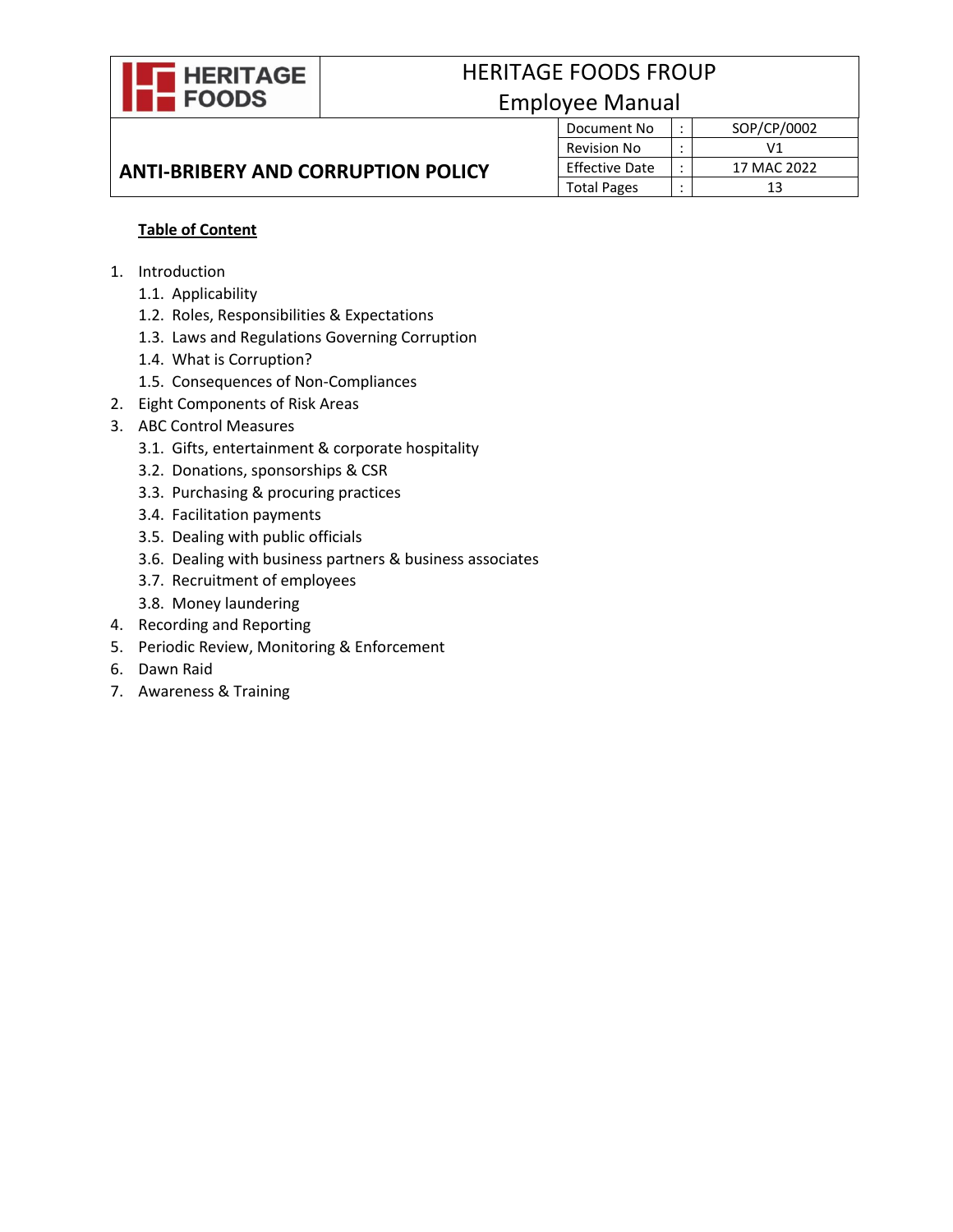## **1. Introduction**

# **1.1 Applicability**

- a) The Heritage Foods Group of Companies ("HFG") commits to conducting business ethically in compliance with the Malaysian Anti-Corruption Commission Act 2009 and all applicable anti-bribery and corruption laws of every country in which HFG dealing with.
- b) HFG adopts "ZERO-Tolerance" approach against any act of bribery and corruption, both internally and externally.

# **1.2 Roles, Responsibilities & Expectations**

- a) The ABC Policy applies to all employees, directors (executive and non-executive) and any person who performs services for or on behalf of HFG, which includes contractors, subcontractors, consultants, suppliers, agents, intermediaries and representatives of HFG.
- b) The ABC Policy applies to all activities of HFG, whether related to operations, research, commercial or other activities.

# **1.3 Laws and Regulations Governing Corruption**

- a) In Malaysia, the main legislation is the Malaysian Anti-Corruption Commission Act (MACC Act) 2009. The MACC Act 2009 came into effect on 1 January 2009.
- b) In 2018, the MACC Act 2009, was amended to include a Corporate Liability Provision (Section 17A). Corporate Liability Provision (Section 17A) was come into enforcement with effect from 1<sup>st</sup> June 2020.
- c) Section 17A of the MACC (Amendment) Act 2018 establishes a new statutory corporate liability offence of corruption by a commercial organization. A commercial organization can be held liable for their failure to prevent corrupted practices by employees / associated persons done in the interest of the organization, whether the top-level management had actual knowledge of the corrupt acts. Commercial organizations may be acquitted of a charge if they are able to show adequate measures are set up to prevent employees/ associated persons from undertaking corrupt practices.

# **1.4 What is Corruption?**

- a) Corruption is the act of giving or receiving of any gratification or reward in the form of cash or in-kind of high value for performing a task in relation to his/her job description.
- b) Main offences stipulated in the MACC Act 2009 include receiving a bribe, offering a bribe, not reporting a bribery, intending to deceive/ make false claims, abuse of power or position, attempting to commit the offence.
- c) Bribery is a type of corruption. It refers to the act of corruptly authorizing, giving, agreeing to give, promising, offering, soliciting, receiving, or agreeing to receive any gratification.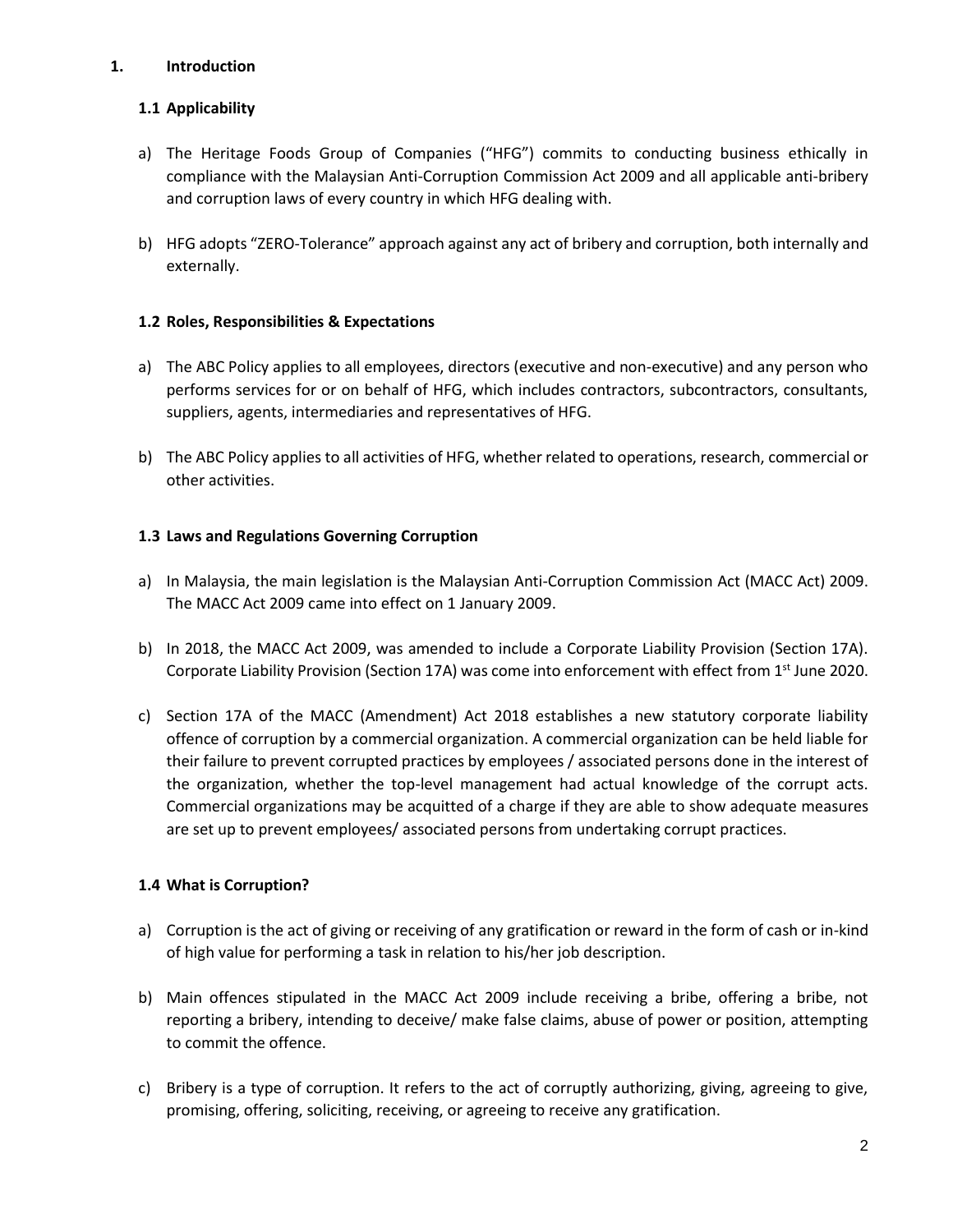- d) Under the MACC Act 2009, "gratification" is defined as follows:
	- i. Money, donation, gift, loan, fee, reward, valuable security, property or interest in property, being property of any description whether movable or immovable, financial benefit, or any other similar advantage,
	- ii. Any office, dignity, employment, contract of employment or services, and agreement to give employment or render services in any capacity,
	- iii. Any payment, release, discharge or liquidation of any loan, obligation or other liability, whether in whole or in part,
	- iv. Any valuable consideration of any kind, any discount, commission, rebate, bonus, deduction or percentage,
	- v. Any forbearance to demand any money or money's worth or valuable thing,
	- vi. Any other service or favor of any description, including protection from any penalty or disability incurred or apprehended or from any action or proceedings of a disciplinary, civil or criminal nature, whether already instituted, and including the exercise or the forbearance from the exercise of any right or any official power or duty,
	- vii. Any offer, undertaking or promise, whether conditional or uncontrolled, of any gratification with the meaning of any of the preceding para (i) to (vi).

#### **1.5 Consequences of Non-Compliances**

- a) A person who commits the offence is liable to:
	- i. Fine not less than 10 times the value of gratification involved, or RM1 million, whichever is higher;
	- ii. Imprisonment for not more than 20 years; or
	- iii. Both penalties of the fine and jail term.
- b) "A person" define as any individual concern in the management affairs of the commercial organization, organization's representative (Director, Controller Officer or Partner, 3rd party i.e. Supplier, contractor, customer.)

#### **2. Eight Components of Risk Areas**

In this Policy, HFG shall cover the following risk areas: -

- a) Gifts, entertainment & corporate hospitality
- b) Donations, sponsorships & CSR
- c) Purchasing & procuring practices
- d) Facilitation payments
- e) Dealing with public officials
- f) Dealing with business partners & business associates
- g) Recruitment of employees
- h) Money laundering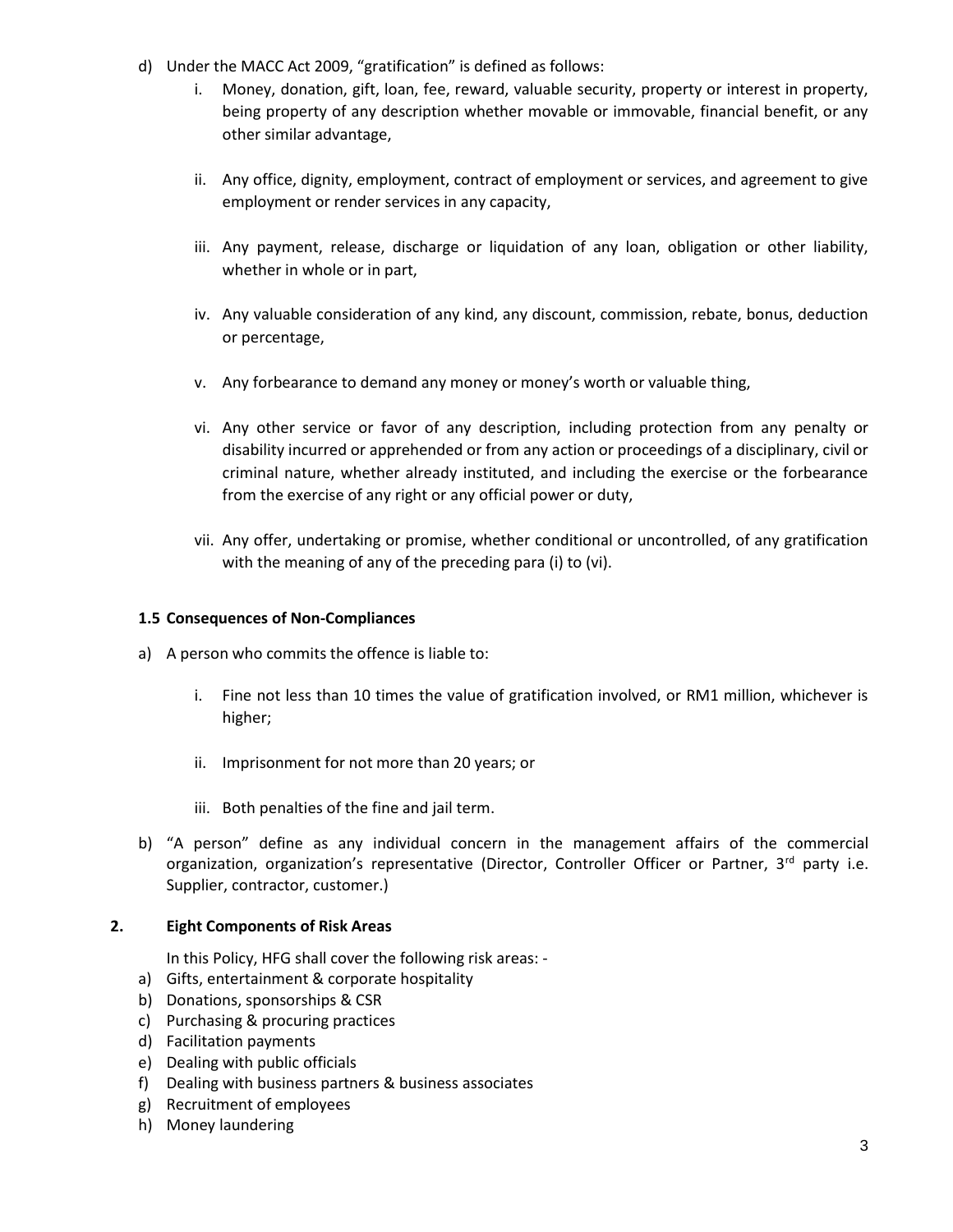#### **3. ABC Control Measures**

#### **3.1 Gifts, Entertainment & Corporate Hospitality**

- a) Gift can be defined as money, goods and services which if given appropriately, are a mark of friendship or appreciation. Entertainment and corporate hospitality are defined as meals, drinks, lodging, travel or other expenses which may include expenses incurred during attendance at social, cultural or sporting events.
- b) HFG has adopted a "No Gift" Policy whereby, subject only to certain narrow exceptions, HFG employees and directors (executive and non-executive), family members or agents acting for or on behalf of HFG employees, directors or their family members are prohibited from, directly or indirectly, receiving or providing gifts.
- c) Examples of red flags to look out for:
	- i) Any gift of cash or cash equivalent. Cash equivalent could be in the form of vouchers, discounts, coupons, shares, commission etc.
	- ii) Any gift, entertainment or hospitality involving parties engaged in a tender or competitive bidding exercise.
	- iii) Any gift, entertainment or hospitality that comes with a direct/indirect suggestion, hint, understanding or implication that in return for the gift, some expected or desirable outcome is required ("quid pro quo").
	- iv) Any gift, entertainment or hospitality that would be illegal or in breach of local or foreign bribery and corruption laws.
	- v) Any gift, entertainment or hospitality which is lavish or excessive e.g. valued above the maximum threshold permitted by HFG or may adversely affect the reputation of HFG.
	- vi) Any entertainment or hospitality activity that is sexually oriented or may otherwise tarnish the reputation of HFG.
- d) Exceptions to the "No Gift" Policy:
	- i) Exchange of gifts within HFG.
	- ii) Gifts from HFG to employees and their family members in relation to employee's welfare, an internally organized or recognized company function, event and celebration.
	- iii) Gifts bearing HFG's logo that are given out as part of brand building or promotional activities usually to members of the public, delegates, customers, participants of trade shows, campaigns and exhibitions.
	- iv) Business courtesies that are not lavish, appropriate and reasonable which are subject to approval.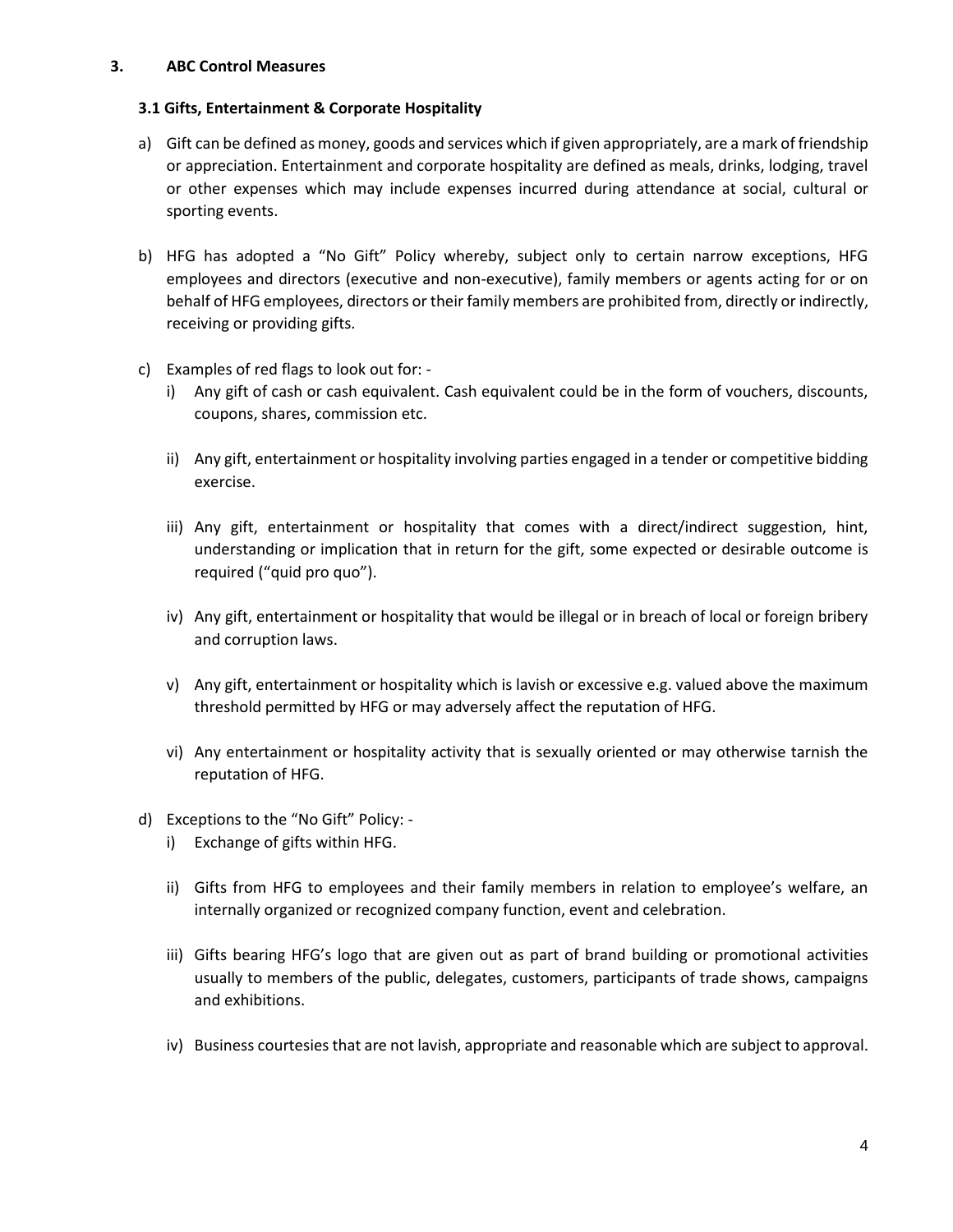- a) HFG employees must ensure that all sponsorships and donations are not used as a subterfuge for bribery or used to circumvent the business code of conduct.
- b) HFG needs to be certain that donations to foreign-based charities or beneficiaries are not disguised illegal payments to government officials and must ensure that the charity does not act as a conduit to fund illegal activities in violation of international anti-money laundering, anti-terrorism and other applicable laws.
- c) Before making a commitment to a sponsorship or donation requested by external stakeholders, HFG must first conduct proper due diligence to ensure that the requests are legitimate and that any red flags raised are resolved prior to committing the funds.
- d) Examples of red flags to look out for:
	- i) The proposed recipient/organization has affiliations with a Public Official, or their relatives are involved.
	- ii) The contribution is made on behalf of a Public Official.
	- iii) There is a risk of a perceived improper advantage for HFG.
	- iv) The proposed recipient is based in a high-risk country (Country with high level of corruption) , the request comes from a high-risk country or the activity takes place in a high-risk country.
- e) Due diligence checklist:
	- i) Ensure such contributions are allowed by applicable laws.
	- ii) There is no risk of a perceived improper advantage for HFG.
	- iii) The proposed recipient is a legitimate organization, having an adequate organizational structure to guarantee proper administration of the funds
	- iv) The proposed recipient/ organization does not have affiliations with a Public Official.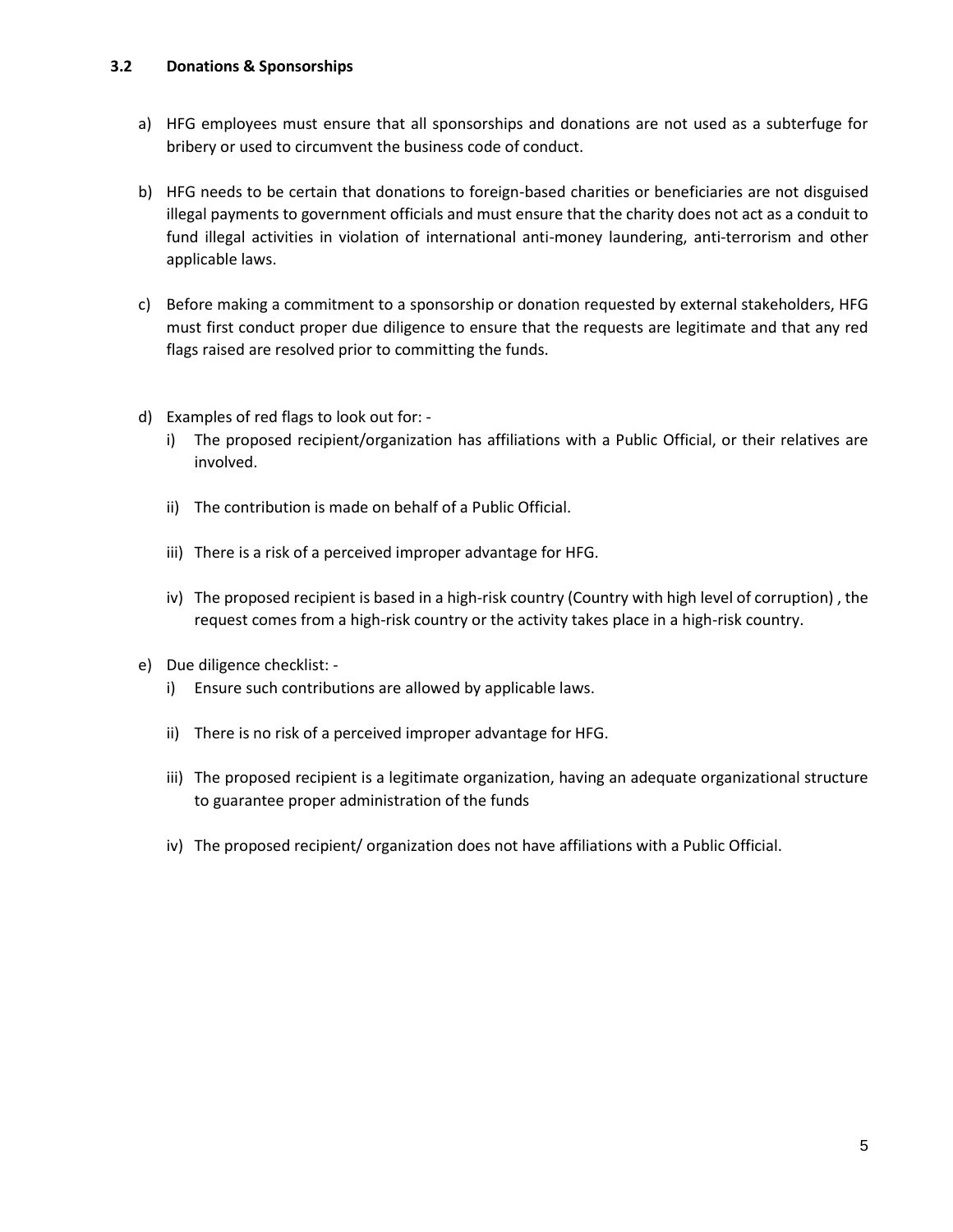#### **3.3 Purchasing & Procuring Practices**

- a) HFG should avoid dealing with any contractors or suppliers known or reasonably suspected of corrupt practices or known or reasonably suspected to pay bribes.
- b) HFG should conduct due diligence on new contractors or suppliers before entering in any form of purchasing and procuring agreement.
- c) Examples of red flags to look out for:
	- i) The transaction involves a country known for a high incidence of corrupt payments.
	- ii) Family, business or other "special" ties with government or public officials.
	- iii) Convoluted payment arrangements such as payment in cash, payment to a third party or to accounts in other countries or requests for upfront payment for expenses or other fees.
	- iv) Objection to anti-bribery representations and warranties in commercial agreements or negative response when told of such requirements.
	- v) Inadequate credentials for the nature of the engagement or lack of an office or an established place of business.
- d) Due diligence checklist:
	- i) History of bribery taken place.
	- ii) Screening conducted on the company, its directors and top management whether the organization is legit, any conflicts of interest with HFG, and relationships with public officials.
	- iii) Confirm whether these external parties have in place anti-bribery program and that they will not engage in any improper practices.
	- iv) All commercial contracts and invitations to bid (ITBs) incorporate the provisions relating to business conduct, conflict of interest and fighting corruption and unethical practices.
- e) The results of the due diligence process must be documented, including documenting the reasons for choosing one particular contractor/ supplier over another. Documentation must be retained for at least seven years and produced on request by the custodian of the process.
- f) HFG shall include standard clauses in all contracts with its contractors and suppliers enabling HFG to terminate the contract in the event that bribery or an act of corruption has been proved to occur. Additional clauses may also be included for contractors and suppliers acting on behalf of HFG where bribery risk has been identified.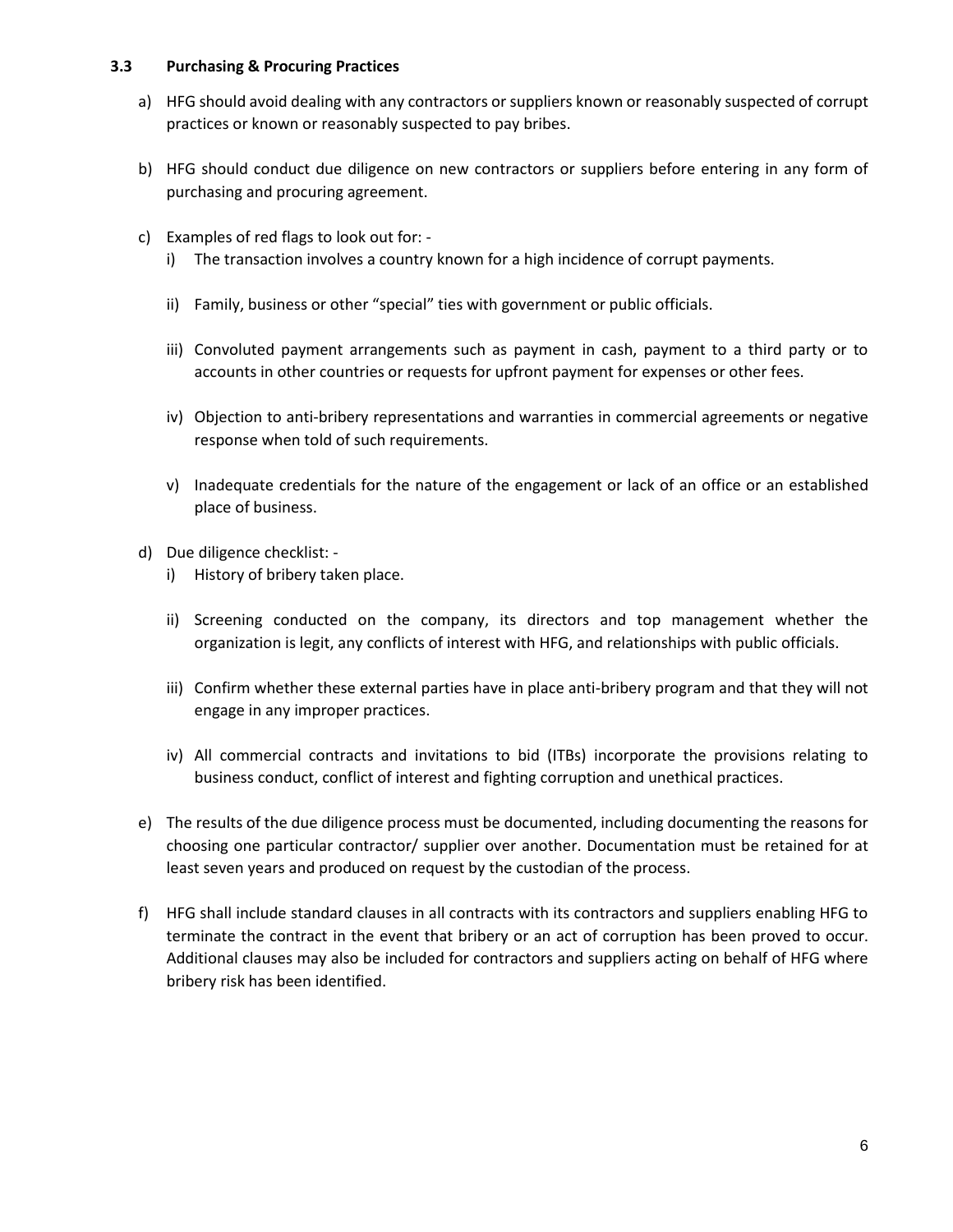#### **3.4 Facilitation Payments**

- a) Facilitation payments refer to payments made to an individual in control of a process or decision to secure or expedite the performance of a routine or administrative function or duty.
- b) Facilitation payment is deemed as a form of corruption in Malaysia.
- c) HFG prohibits all its employees from making, or accepting, facilitation payments of any kind. HFG employees must avoid any activity that might lead to a facilitation payment being made or accepted.

#### **3.5 Dealing with Business Partners & Business Associates**

- a) All Business Partners and Business Associates (including influencers, consultants, advisors, suppliers, service providers and agents) acting on behalf of HFG are required to comply with this Policy and all other related policies.
- b) In circumstances where HFG retains controlling interest, such as in certain joint venture agreements, Business Partners are required to adhere to this Policy. Where HFG does not have controlling interest, Business Partners are urged to comply with the same.
- c) Due diligence shall also be carried out with regards to Business Partners and Business Associates intending to act on behalf of HFG as an agent or in other representative roles, to ensure that the entity is not likely to commit an act of bribery or corruption in the course of its work with HFG.
- d) Due diligence checklist:
	- i) History of bribery taken place.
	- ii) Background checks on Business Partners and Business Associates whether any conflicts of interest with HFG, and relationships with public officials.
	- iii) Confirm whether these external parties have in place anti-bribery program and that they will not engage in any improper practices.
- e) The results of the due diligence process must be documented, including documenting the reasons for choosing one particular Business Partner/ Associate over another. Documentation must be retained for at least seven years and produced on request by the custodian of the process.
- f) HFG shall include standard clauses in all contracts with Business Partners and Business Associates enabling HFG to terminate the contract in the event that bribery or an act of corruption has been proved to occur. Additional clauses may also be included for Business Partner and Business Associate acting on HFG's behalf where bribery risk has been identified.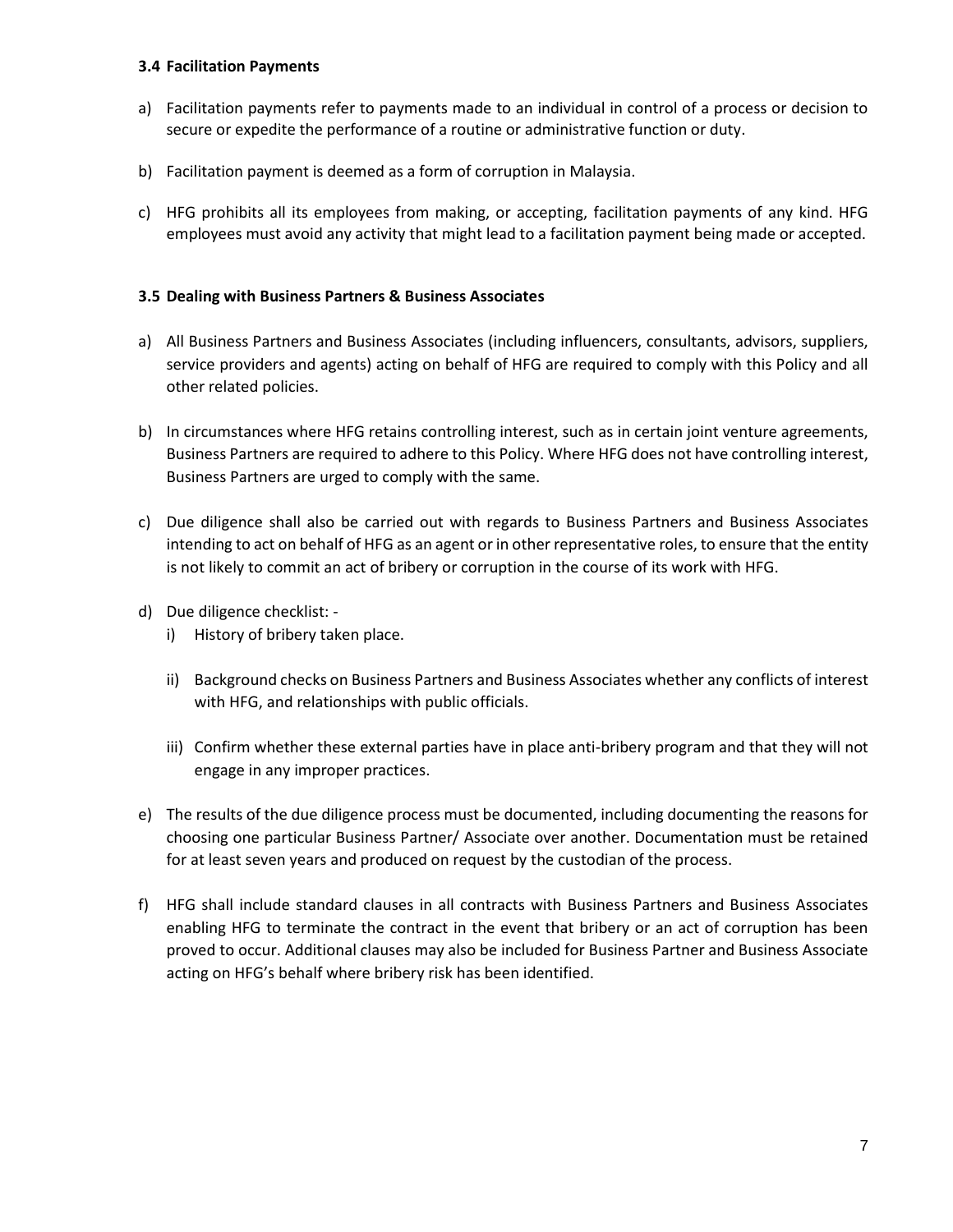#### **3.6 Dealing with Public Officials**

- a) Caution must be exercised when dealing with public officials as the laws of bribery and corruption in some countries are more stringent and provides for stricter punishments. Providing gift, entertainment or corporate hospitality to public officials or their family/ household members is generally considered a "red flag" situation in most jurisdictions.
- b) HFG employees are prohibited from paying for non-business travel and hospitality for any government official or his/ her family/ household members without permission from your Head of Department/ Division in consultation with legal experts if necessary.
- c) If approval is obtained for you to provide gift, entertainment or corporate hospitality to public officials, HFG employees must ensure that the gift, entertainment or corporate hospitality is not excessive and lavish, and must commensurate with the official designation of the public official and not his/ her personal capacity. HFG employees must also be aware of local laws governing the activity and to ensure compliance.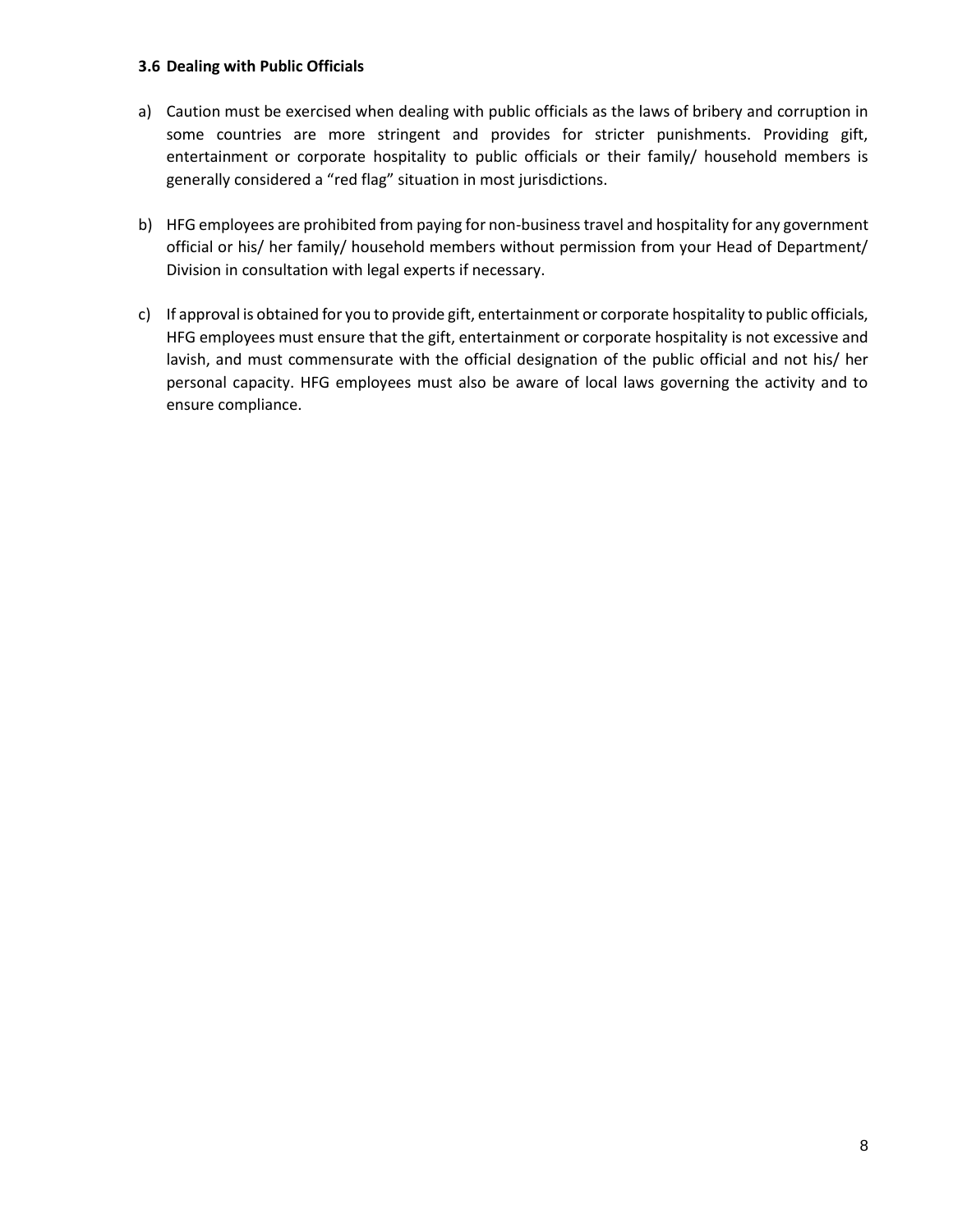#### **3.7 Recruitment of Employees**

- a) HFG provides equal opportunity for any qualified and competent individual to be employed by the company from various multicultural and multiracial background, sourced from externally, locally and internationally.
- b) The recruitment of employees should be based on approved selection criteria to ensure that only the most qualified and suitable individuals are employed. This is crucial to ensure that no element of corruption is involved in the hiring of employees.
- c) In line with this, proper background checks will be conducted in order to ensure that the potential staff has not been convicted or alleged to have involved in any bribery or corruption cases nationally or internationally. More detailed background checks shall be taken when hiring staff that would be responsible in management positions, as they would be tasked with decision making obligations.
- d) HFG does not offer employment to prospective staff in return for their having improperly favored HFG in a previous role.
- e) No offering of employment and/or create an opening within the Group in exchange for a personal benefit or seek an unfair advantage in any business negotiation or as an inducement for future business.
- f) The Company or any third party agencies or any of its associates that rendered recruitment services and/or labor supply to the company shall not collect any form of fees from the candidates especially foreign labour at any stage of the recruitment process. The clause shall be included explicitly in Term of Business / Agreement.

#### **3.8 Money Laundering**

- a) Money laundering means illegal process of making "dirty" money appears legitimate.
- b) HFG strongly objects to practices related to money laundering, including dealing in the proceeds of criminal activities.
- c) Money laundering is a very serious crime and the laws governing this type of crime can have extra territorial effect, i.e. the application of the law is extended beyond local borders. The penalties for breaching anti-money laundering legislation are severe and can include extradition and incarceration in foreign jurisdictions.
- d) Employees are advised to always conduct reasonable counterparty due diligence.

#### **4. Recording and Reporting**

#### **4.1 Record Keeping**

a) HFG must keep financial records and have appropriate internal controls in place which will evidence the business reason for making payments to any Business Partners/ Associates (such as anyone who provides services for or on behalf of HFG).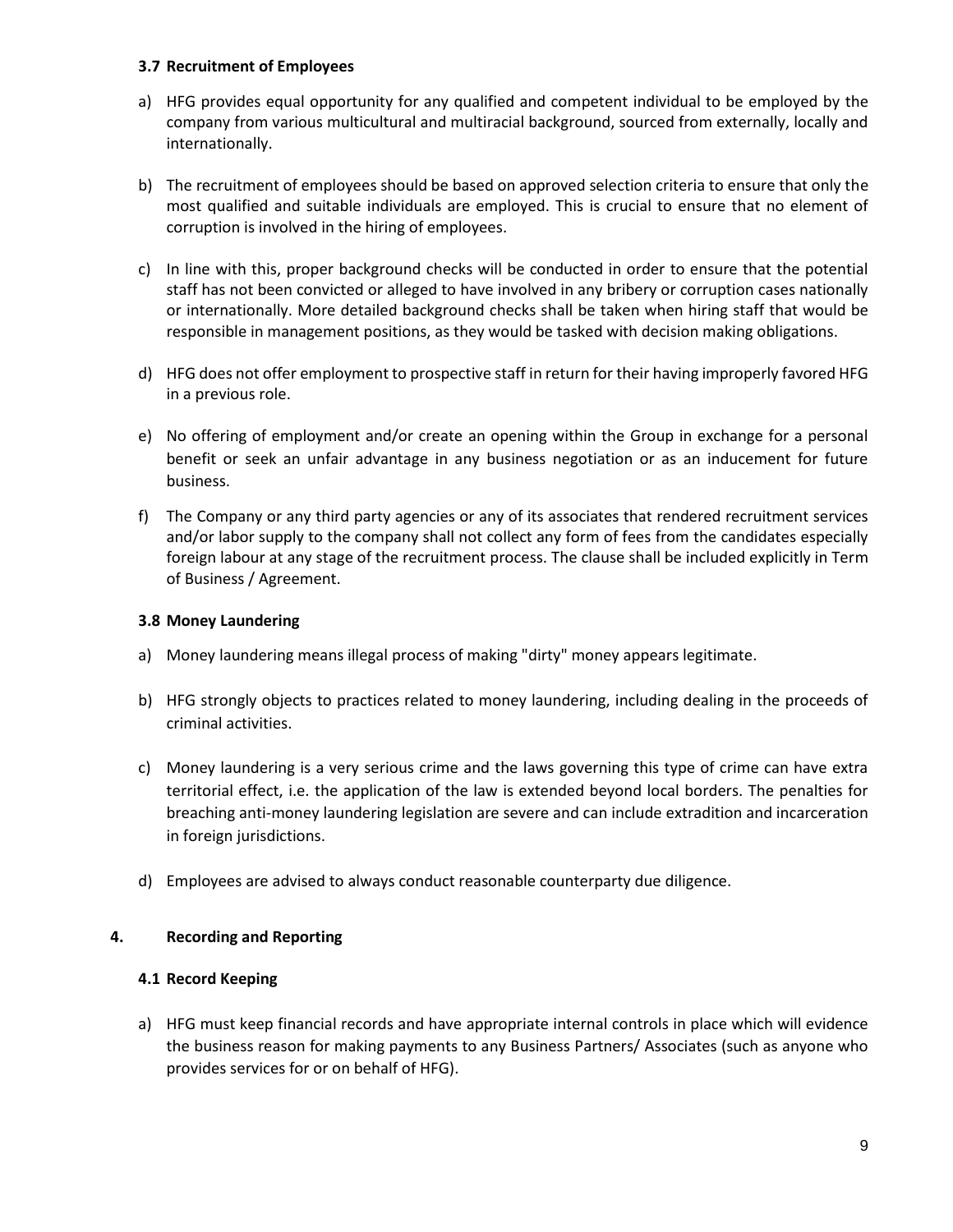- b) HFG must ensure all expenses claims relating to gifts, hospitality, CSR or expenses incurred for Business Partners/ Associates are submitted in accordance with the policy and specifically record the reason for the expenditure.
- c)
- d) All accounts, invoices, sponsorships and other records relating to dealings with Business Partners/ Associates should be prepared and maintained accurately and with completeness. No accounts must be kept "off-book" to facilitate or conceal improper payments.

# **4.2 Reporting**

- a) Supporting HFG's zero-tolerance policy against all forms of corruption means HFG expects the Board of Directors, Management, Employees and Business Partners to comply with this policy as stated.
- b) If there are reasonable grounds to believe that an offence could have been committed, HFG may accept anonymous disclosure for investigation.
- c) It is the duty of Board of Directors, Management, Employees and Business Partners to report immediately any concerns about corruption that they encountered to the following channels:

| By e-mail: | Compliance@heritagefoodsgroup.com                                                                                                             |
|------------|-----------------------------------------------------------------------------------------------------------------------------------------------|
| or         |                                                                                                                                               |
| By post:   | Managing Director, Heritage Foods Group<br>Heritage Foods (Hong Kong) Limited<br>33/F, Alexandra House, 18 Charter Road<br>Central Hong Kong. |

#### **5. Periodic Review, Monitoring & Enforcement**

#### **5.1 Continuous Improvement**

- a) HFG shall monitor the legal and regulatory procedures where it operates and any changes to HFG's business environment and risks and identify opportunities for this Policy's improvement. A report should be submitted to the top management and Audit Committee on a regular basis for the appropriate action to be taken.
- b) Regular assessments of this Policy should be carried out from time to time to ensure its scope, policies, procedures and controls match the Bribery and Corruption related risks faced by HFG.

#### **5.2 Disciplinary Proceedings**

- a) HFG regards bribery and acts of corruption as serious matters and will apply penalties in the event of non-compliance with this Policy.
- b) For HFG Top Management and Staff, non-compliance may lead to disciplinary action, up to and including termination of employment.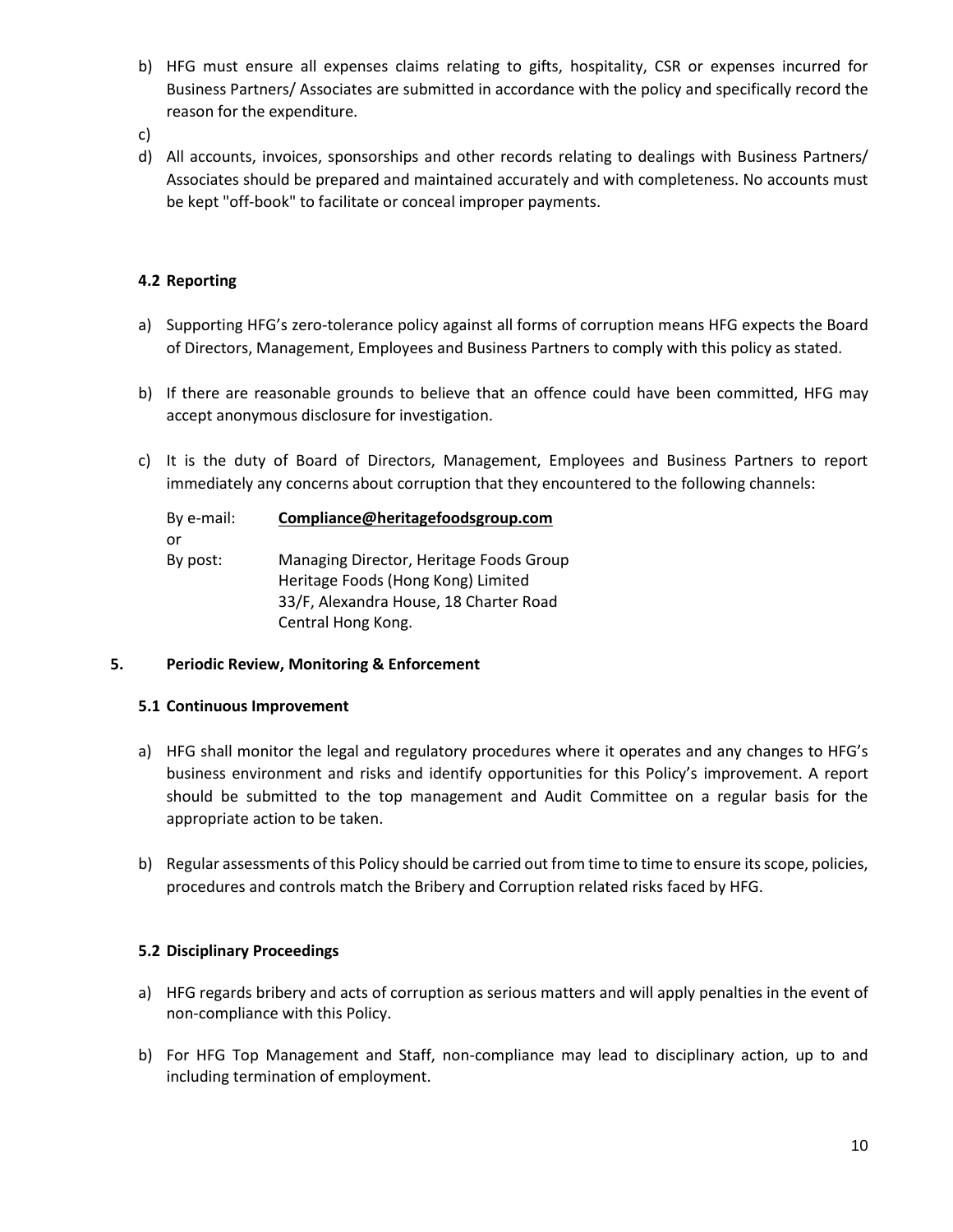- c) For Business Partners/ Associates, non-compliance may lead to penalties including termination of contract. Further legal action may also be taken in the event that HFG's interests have been harmed by the results on non-compliance by individuals and/or organizations.
- d) HFG also reserves the right to report any non-compliances to the relevant authorities, for example, the Malaysian Anti-Corruption Commission.